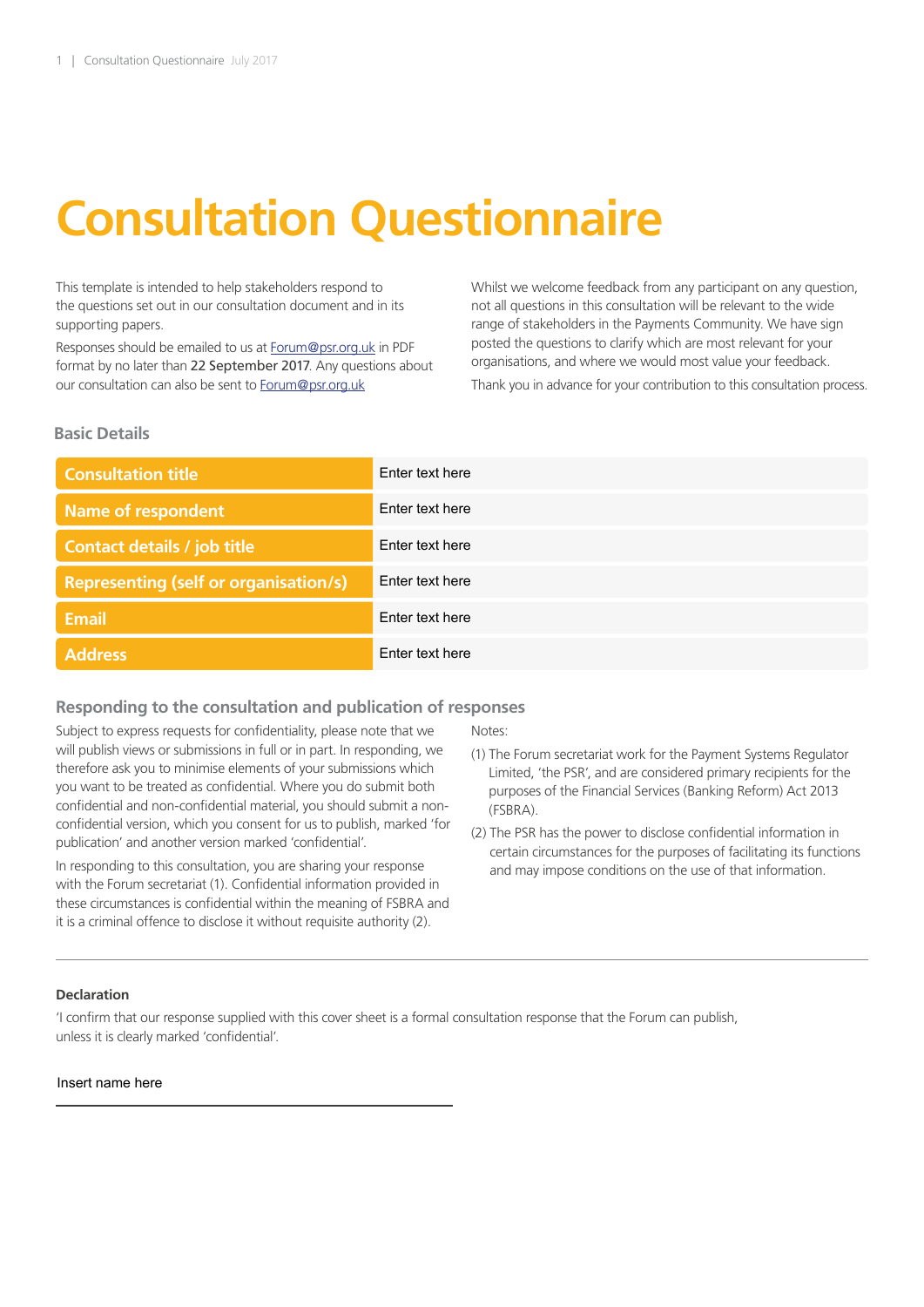# **1.0 A New Payments Architecture**

| <b>Question 1.1</b><br><b>A</b> Corporates<br>Consumers<br>ĝ<br>$\blacksquare$ Vendors<br><b>血 PSPs</b><br>Govt.                                                                                                                                                                                                                                          |
|-----------------------------------------------------------------------------------------------------------------------------------------------------------------------------------------------------------------------------------------------------------------------------------------------------------------------------------------------------------|
| Do you agree with our recommendation to move towards a 'push' payment mechanism for all payment types?                                                                                                                                                                                                                                                    |
| No $\bigcirc$<br>Yes $\bigcirc$                                                                                                                                                                                                                                                                                                                           |
| If not, please explain why.                                                                                                                                                                                                                                                                                                                               |
|                                                                                                                                                                                                                                                                                                                                                           |
|                                                                                                                                                                                                                                                                                                                                                           |
|                                                                                                                                                                                                                                                                                                                                                           |
| <b>Question 1.2</b><br>$\blacksquare$ Vendors<br><b>血 PSPs</b>                                                                                                                                                                                                                                                                                            |
| In the proposed transition approach it is expected that Third Party Service Providers including current independent software providers,<br>bureaux and gateway providers will update their systems to enable existing payment formats to continue to operate with no or limited<br>negative impact on the current users of services such as Direct Debit. |
| As a PSP or TPSP, do you agree we have identified the implications of adopting a push model adequately?                                                                                                                                                                                                                                                   |
| Yes $\bigcirc$ No $\bigcirc$                                                                                                                                                                                                                                                                                                                              |
| If not, please set out any additional impacts that need to be considered.                                                                                                                                                                                                                                                                                 |
|                                                                                                                                                                                                                                                                                                                                                           |
|                                                                                                                                                                                                                                                                                                                                                           |
|                                                                                                                                                                                                                                                                                                                                                           |
| <b>ET</b> SMEs<br><b>Question 1.3</b><br>$\blacksquare$ Vendors<br>$\phi$ Govt.<br><b>A</b> Corporates<br><b>E</b> Consumers<br>$\hat{m}$ PSPs                                                                                                                                                                                                            |
| As a potential vendor, participant or user of the NPA, are there any other design considerations that should be included in the NPA, especially                                                                                                                                                                                                           |

with regards to considering the needs of end-users?

Yes  $\bigcirc$  No  $\bigcirc$ 

If yes, please provide a description of those areas and why they are important to explore.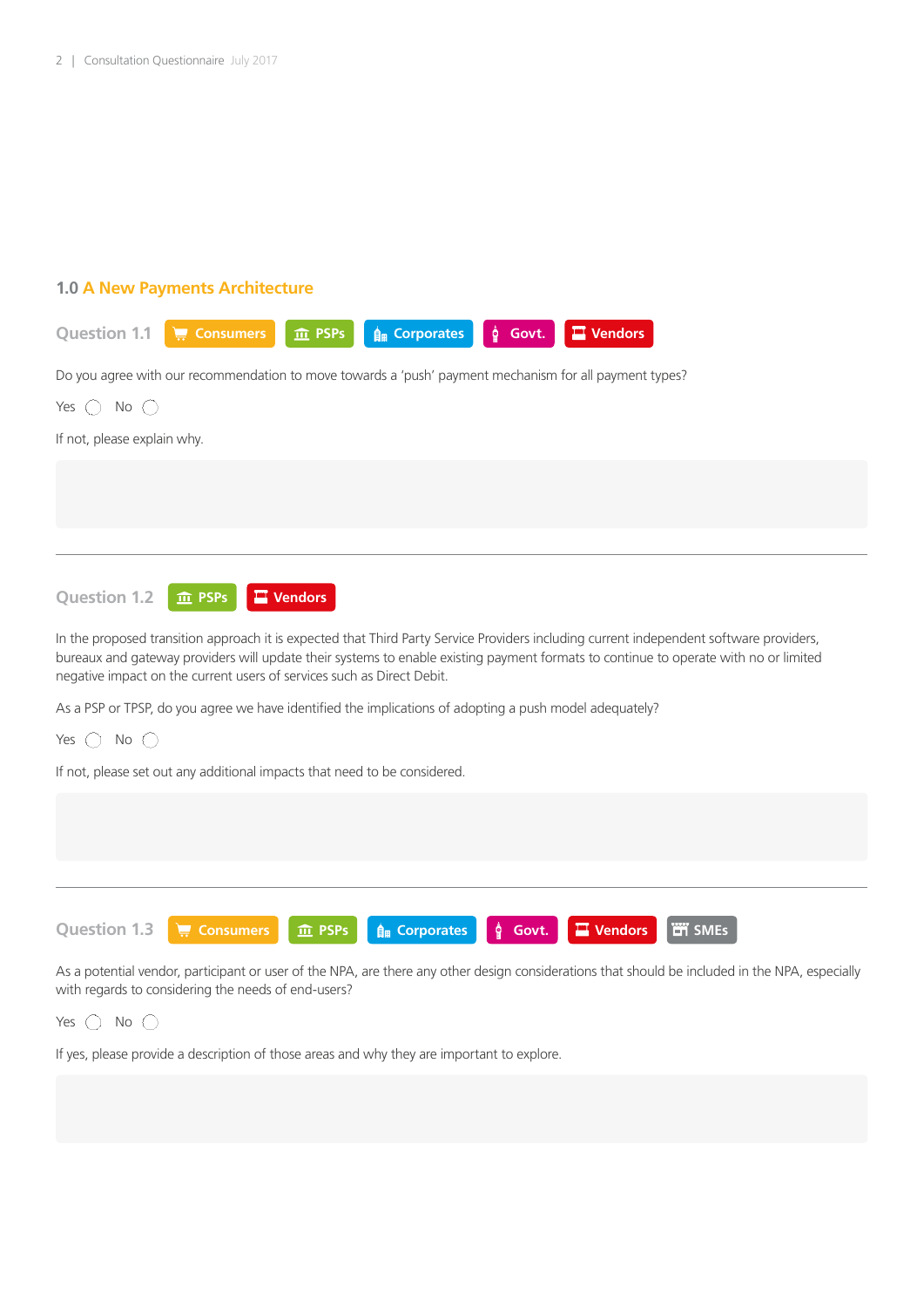

The nature of the layering approach enables new components to be added or updated with minimal impact on components in other layers. We believe this will support greater levels of competition and innovation especially in the upper layers of the NPA.

In your view, as a vendor or service provider, will layering the NPA in this way simplify access and improve your ability to compete in the UK payments market?

Yes  $\bigcirc$  No  $\bigcirc$ 

If not, please explain why.



With the recommended centralised clearing and settlement option, as a participant or vendor who is accessing or delivering the clearing and settlement service, do you think:

a. We have reached the right conclusion in recommending this option?

| Yes. | Νo |  |
|------|----|--|
|      |    |  |

If not, please explain why.

b. The right balance of managing risk versus competition has been achieved?

Yes  $\bigcirc$  No  $\bigcirc$ 

If not, please explain why.

**Question 1.6 PSPs Vendors**

Do you agree with our analysis of each of the clearing and settlement deployment approaches?

Yes  $\bigcap$  No  $\bigcap$ 

Which is your preferred deployment approach?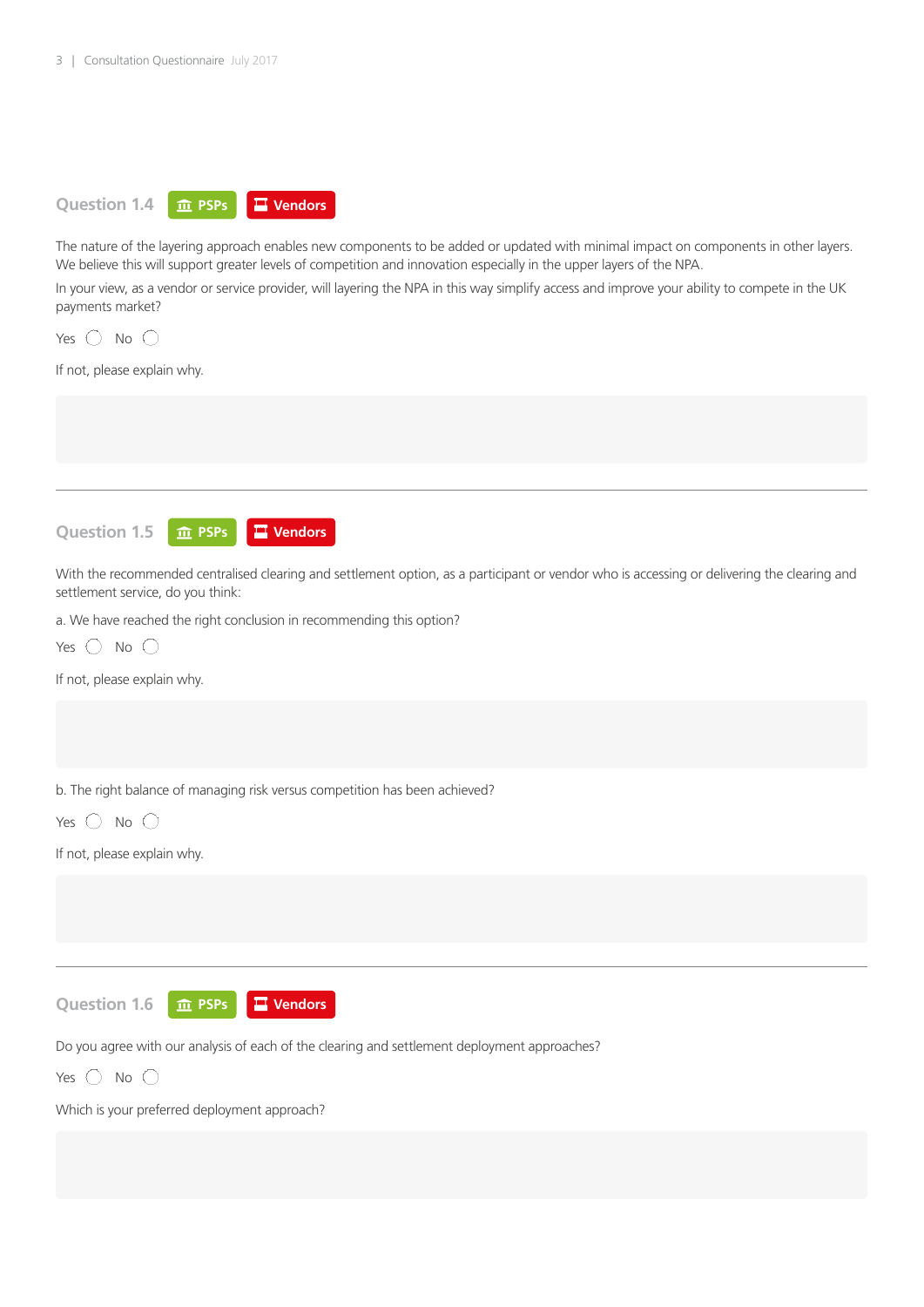

As a vendor of services in any layer of the NPA, do you think that more work is required to prove any of the main concepts of NPA before embarking on the procurement process?

Yes  $\bigcirc$  No  $\bigcirc$ 

If so, please explain which areas and why.

## **2.0 Collaborative Requirements and Rules for the three End-User Solutions**

| <b>THE SMES</b><br><b>Question 2.1</b><br><b>Au</b> Corporates<br>$\phi$ Govt.                                                   |
|----------------------------------------------------------------------------------------------------------------------------------|
| As a payee,<br>a. Does your organisation serve customers who experience challenges paying regular bills?                         |
| $No$ ( )<br>Yes $( )$                                                                                                            |
| b. Does your organisation experience unpaid direct debits?                                                                       |
| No $\bigcirc$<br>Yes $( )$                                                                                                       |
| Please comment on the extent to which you experience this and any trends you see in this area.                                   |
|                                                                                                                                  |
|                                                                                                                                  |
|                                                                                                                                  |
| <b>iii</b> SMEs<br><b>Question 2.2</b><br><b>A</b> Corporates<br>$\phi$ Govt.                                                    |
| Request to Pay provides visibility to payees on the intentions of a payer. Would the increased visibility benefit your business? |

Yes  $\bigcirc$  No  $\bigcirc$ 

If so, how?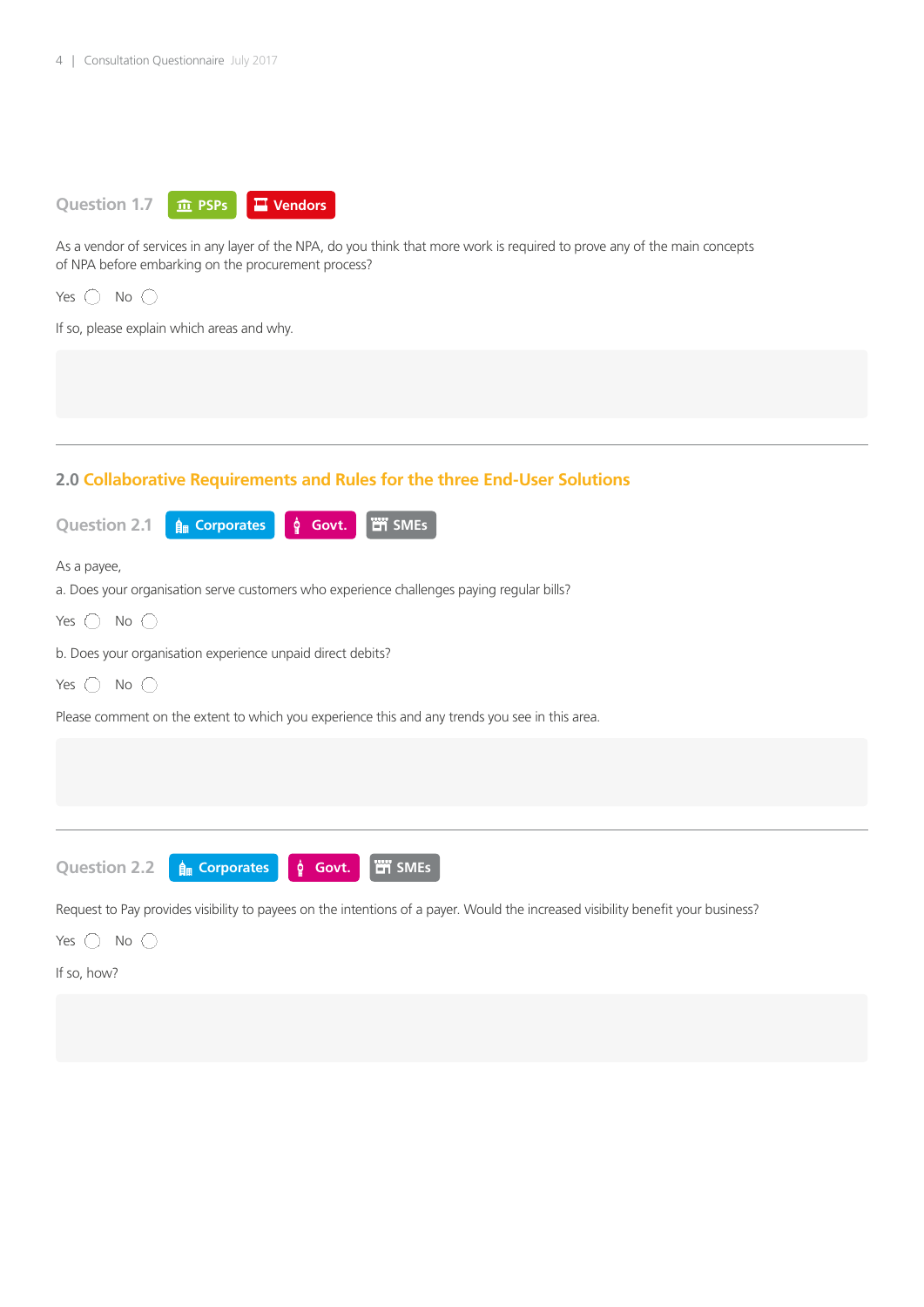

Request to Pay will result in increased communication between the payee and the payer. As a payee: a. Would the increased communication present a challenge?

Yes  $\bigcap$  No  $\bigcap$ 

If so, in what way?

b. What benefits could you envisage from this increased communication?

c. Do you see any additional potential benefits resulting from Request to Pay other than those described?

Yes  $\bigcirc$  No  $\bigcirc$ 

If so, which ones?

**Question 2.4**

**A Corporates**  $\phi$  **Govt.** T SMEs

We have recommended the minimum information that should be contained in a Request to Pay message. As a payee:

a. With the exception of reference ID, are you able to provide other items of information with every payment request?

Yes  $\bigcirc$  No  $\bigcirc$ 

b. Is there additional information, specific to your business, that you would have to provide to payers as part of the Request to Pay message?

Yes  $\bigcap$  No  $\bigcap$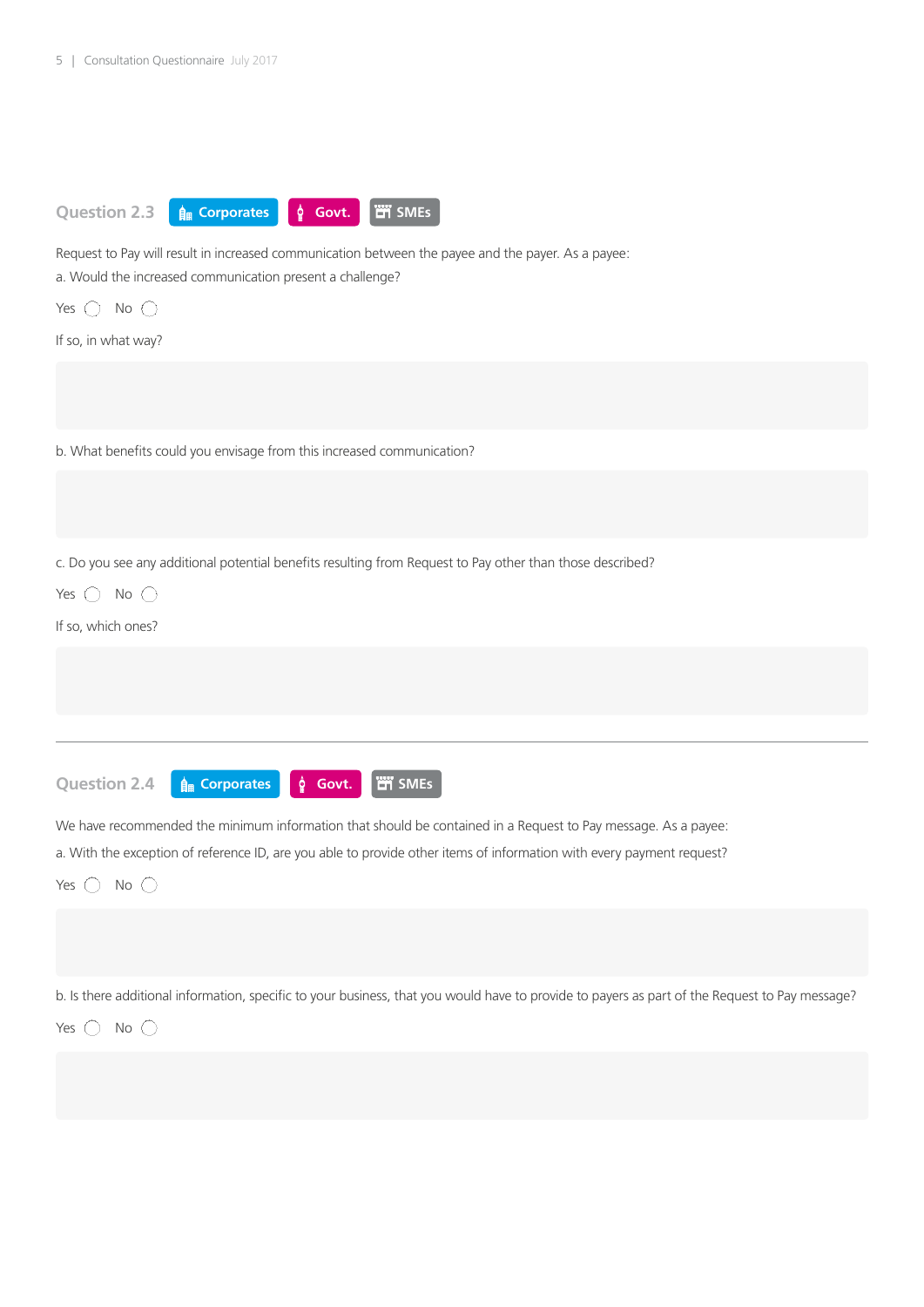

We envisage payees stipulating a payment period during which the payer will be required to make the payment. As a payee, how do you think this payment period might be applied within your organisation?

**Question 2.6 A** Corporates **C Govt. T** SMEs

Request to Pay will offer payers flexibility over payment time as well as amount and method. As a payee:

a. Does your business model support offering payment plans and the ability for payers to spread their payments?

Yes  $\bigcirc$  No  $\bigcirc$ 

If so, please provide more details as to how these plans are offered, their conditions and to which customers.

b. Do you have a predominant payment method used by your payers?

Yes  $\bigcap$  No  $\bigcap$ 

If so, what percentage of customers use it?

c. Do you offer your payers a choice of payment methods?

Yes  $\bigcirc$  No  $\bigcirc$ 

If yes, what determines how much choice you offer? If not, what are the barriers preventing you from doing this?

d. Are there any incentives to use one payment method over another?

Yes  $\bigcap$  No  $\bigcap$ 

If so, what is the rationale?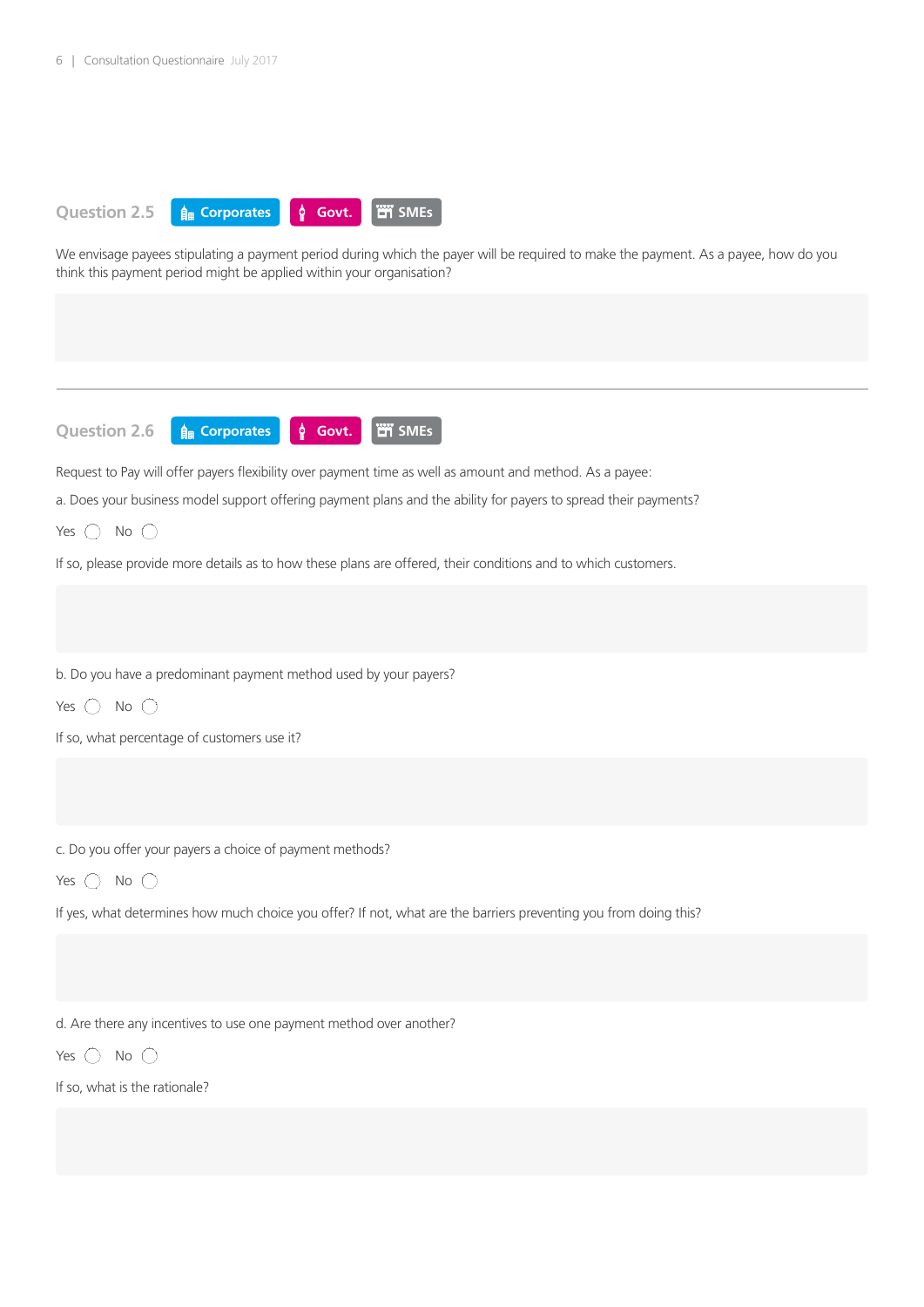

b. Do you have any concerns about providing this capability?

Yes  $\bigcirc$  No  $\bigcirc$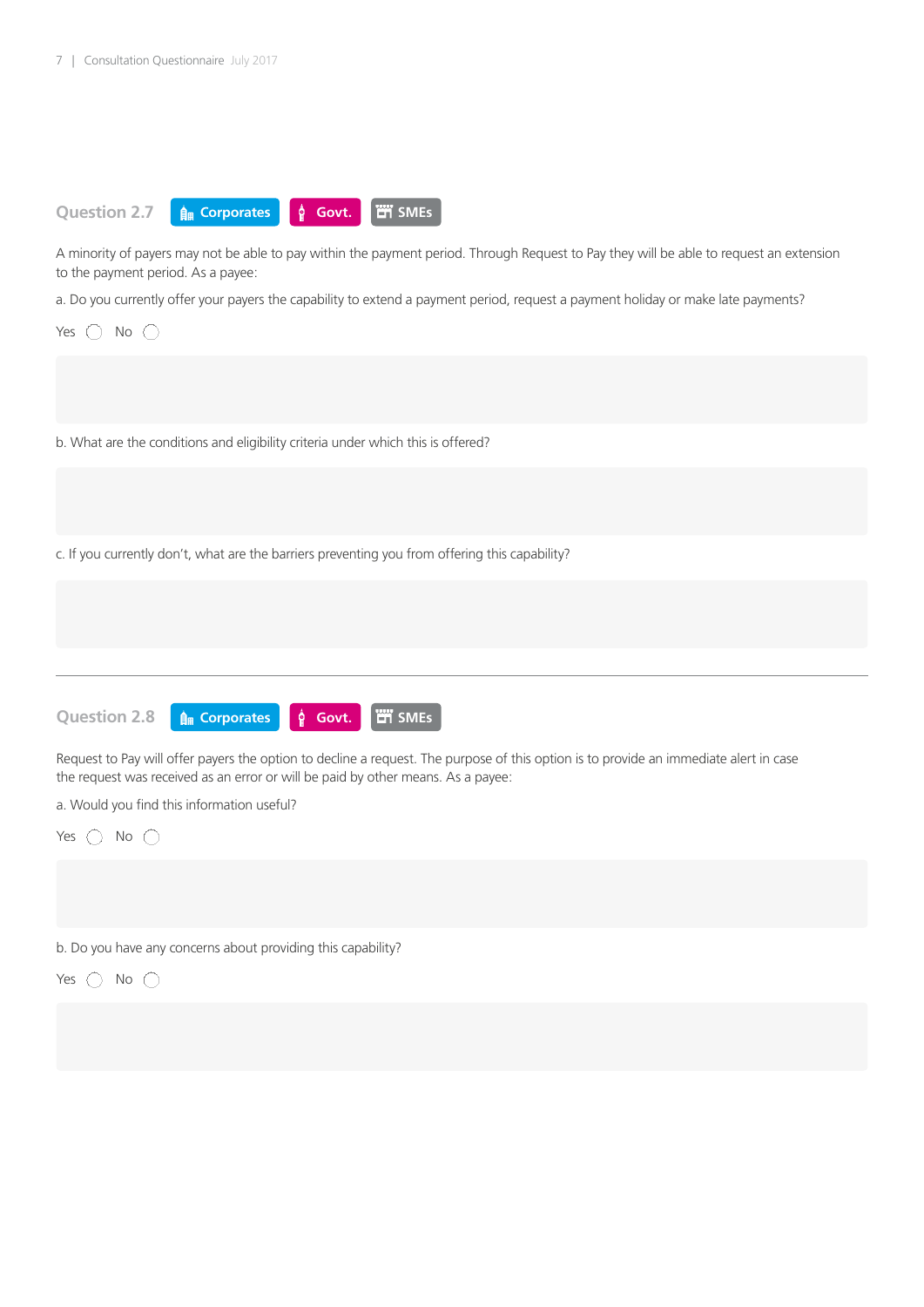

What are the features or rules that could be built into Request to Pay that would make it more valuable to your organisation, or more likely for you to adopt it?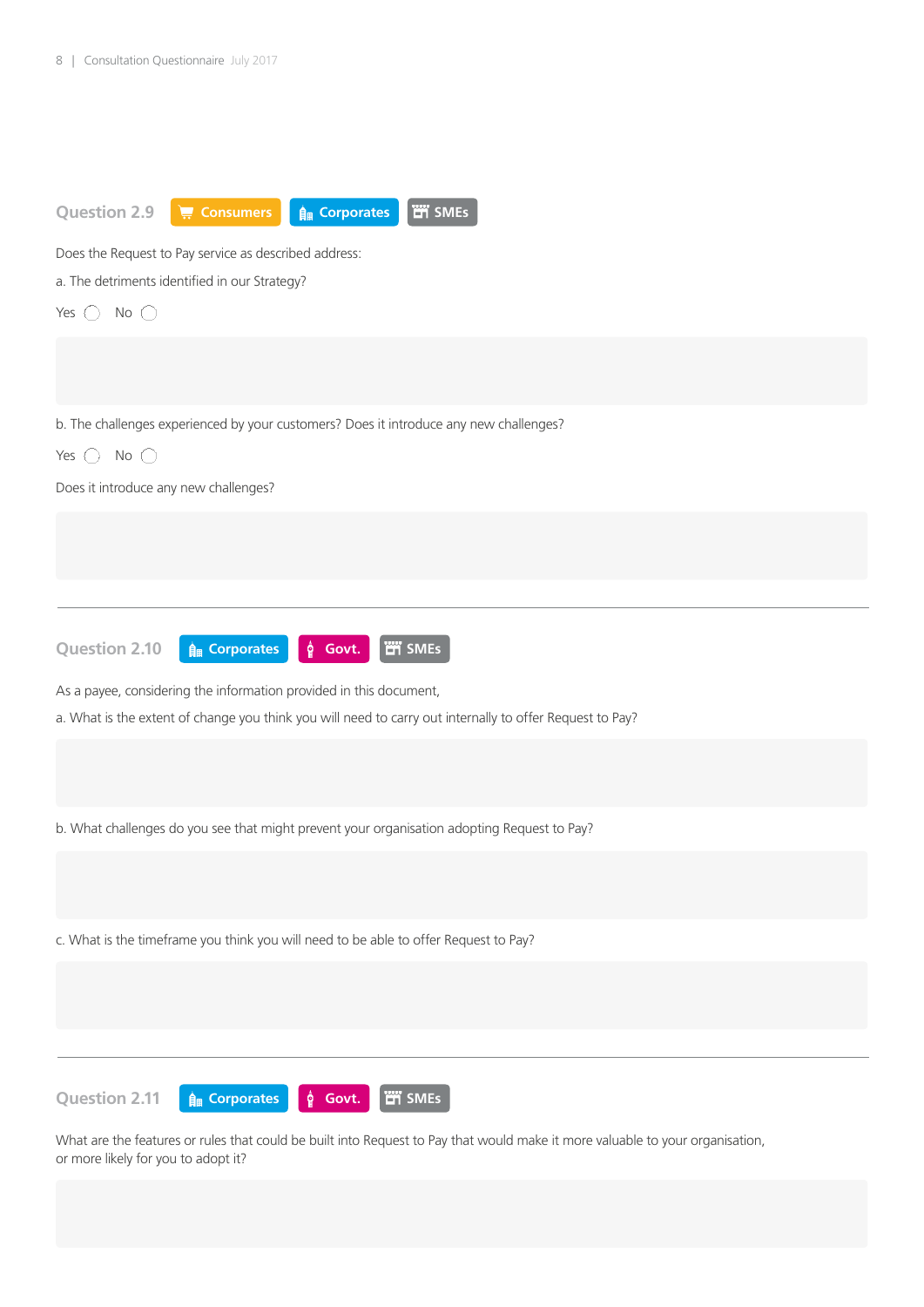

Request to Pay. As an end-user of Request to Pay:

a. What are some of the potential liability concerns that you may have?

b. Would you be interested in working with the Forum to define, at a high level, the liability considerations for Request to Pay?

Yes  $\bigcap$  No  $\bigcap$ 

If so, please contact us as soon as convenient through the Forum website so we can get you involved.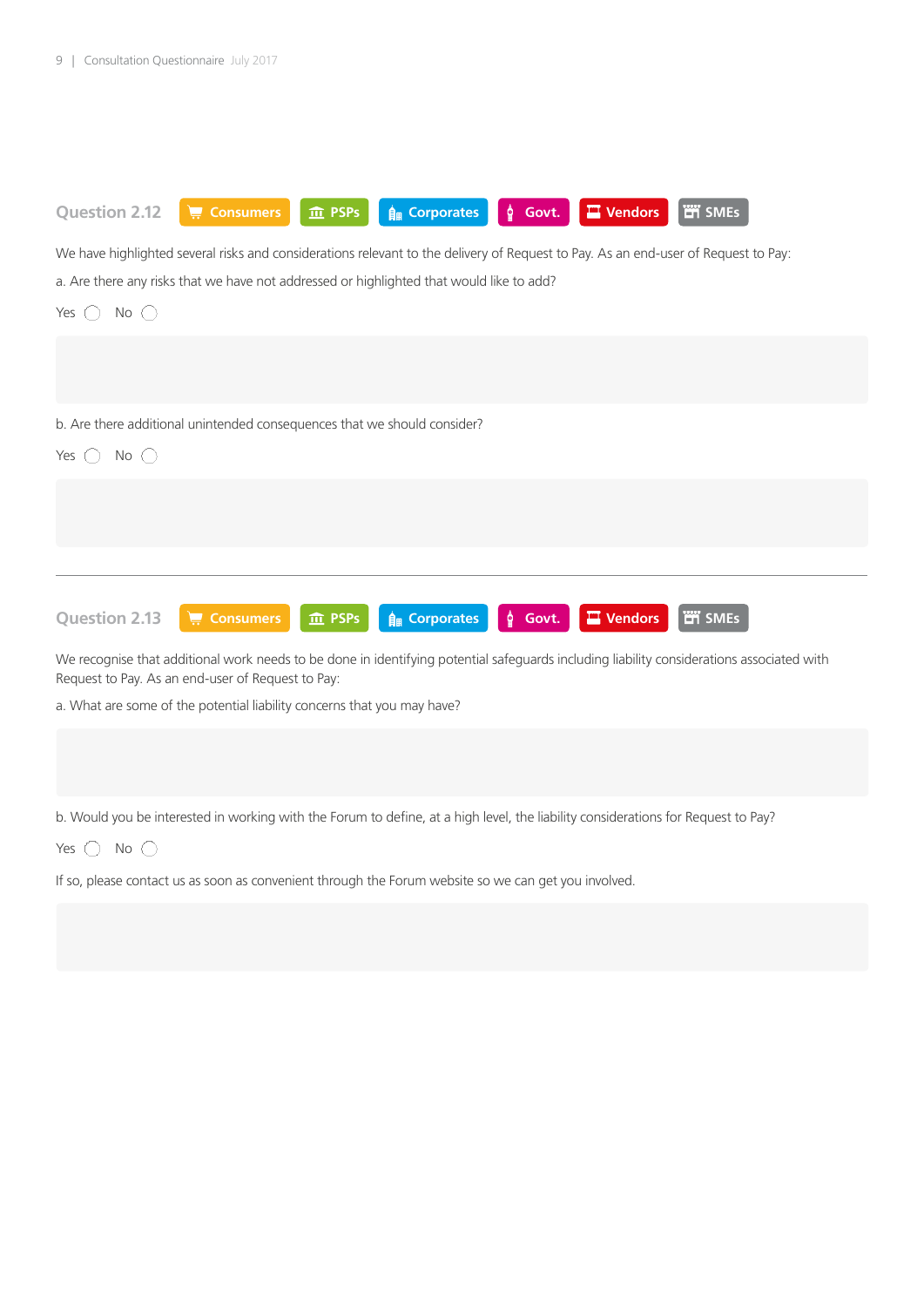

II. What safeguards must be put in place for each approach?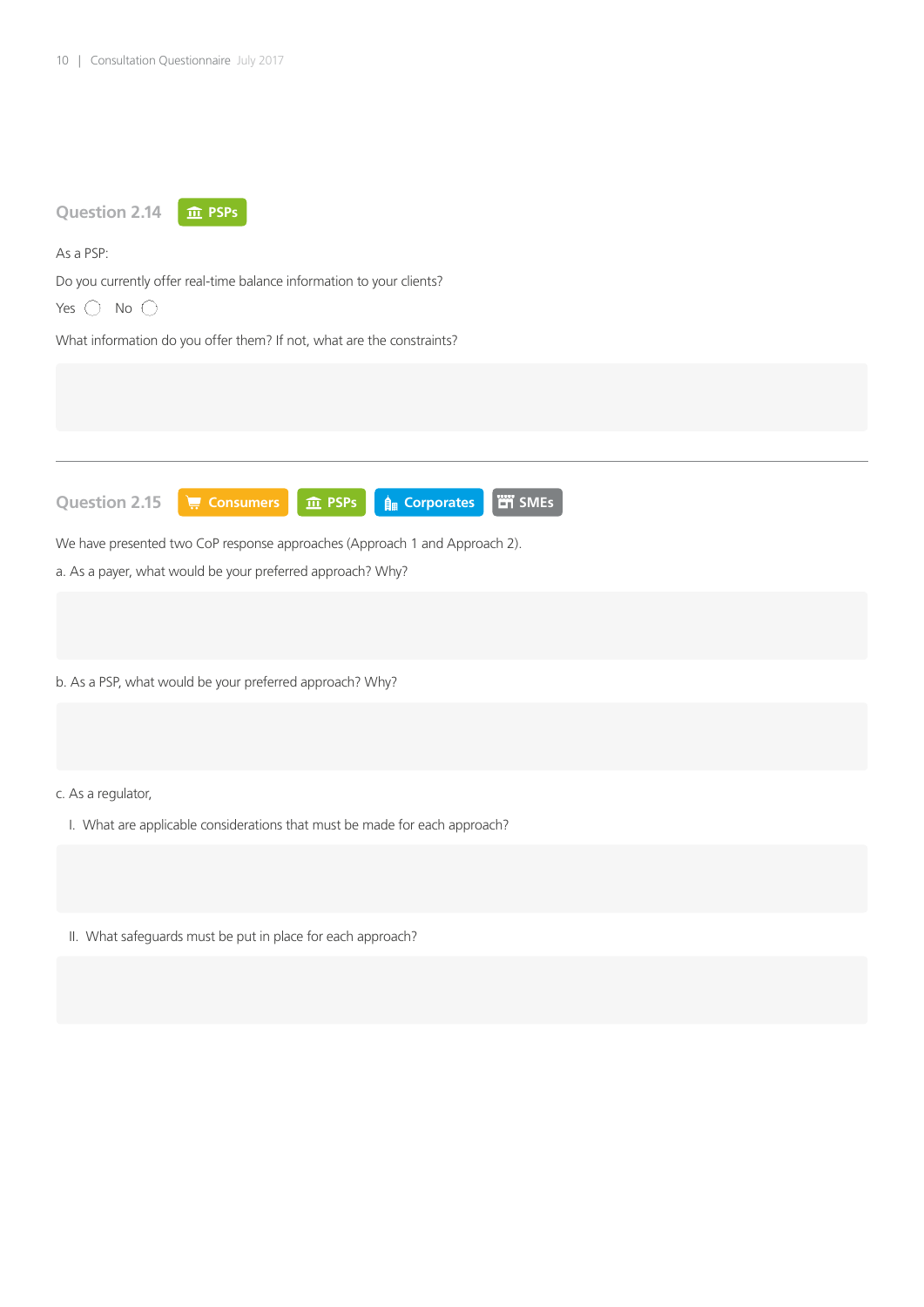| <b>Question 2.16</b><br><b>血 PSPs</b>                                                                                                                                                                                         |
|-------------------------------------------------------------------------------------------------------------------------------------------------------------------------------------------------------------------------------|
| As a PSP:                                                                                                                                                                                                                     |
| a. Would you be able to offer CoP as described to your customers?<br>Yes $\bigcirc$ No $\bigcirc$                                                                                                                             |
|                                                                                                                                                                                                                               |
| b. What is the extent of change that you would need to carry out internally to offer CoP?                                                                                                                                     |
|                                                                                                                                                                                                                               |
|                                                                                                                                                                                                                               |
| <b>Question 2.17</b><br>血 PSPs                                                                                                                                                                                                |
| The successful delivery of CoP is largely dependent on universal acceptance by all PSPs to provide payee information. As a PSP:                                                                                               |
| a. Would you participate in a CoP service?                                                                                                                                                                                    |
| No $\bigcirc$<br>Yes $\bigcirc$                                                                                                                                                                                               |
|                                                                                                                                                                                                                               |
| b. Are there any constraints that would hinder you providing this service?                                                                                                                                                    |
| No $\bigcirc$<br>Yes                                                                                                                                                                                                          |
|                                                                                                                                                                                                                               |
|                                                                                                                                                                                                                               |
| <b>Question 2.18</b><br><b>血 PSPs</b>                                                                                                                                                                                         |
| The NPA will fully support the functionality for PSPs to provide payment status and tracking.<br>a. As a PSP, what is the extent of change you think you will need to carry out internally to offer Payments Status Tracking? |
|                                                                                                                                                                                                                               |
| b. What challenges do you see that might prevent your organisation adopting Payments Status Tracking?                                                                                                                         |
|                                                                                                                                                                                                                               |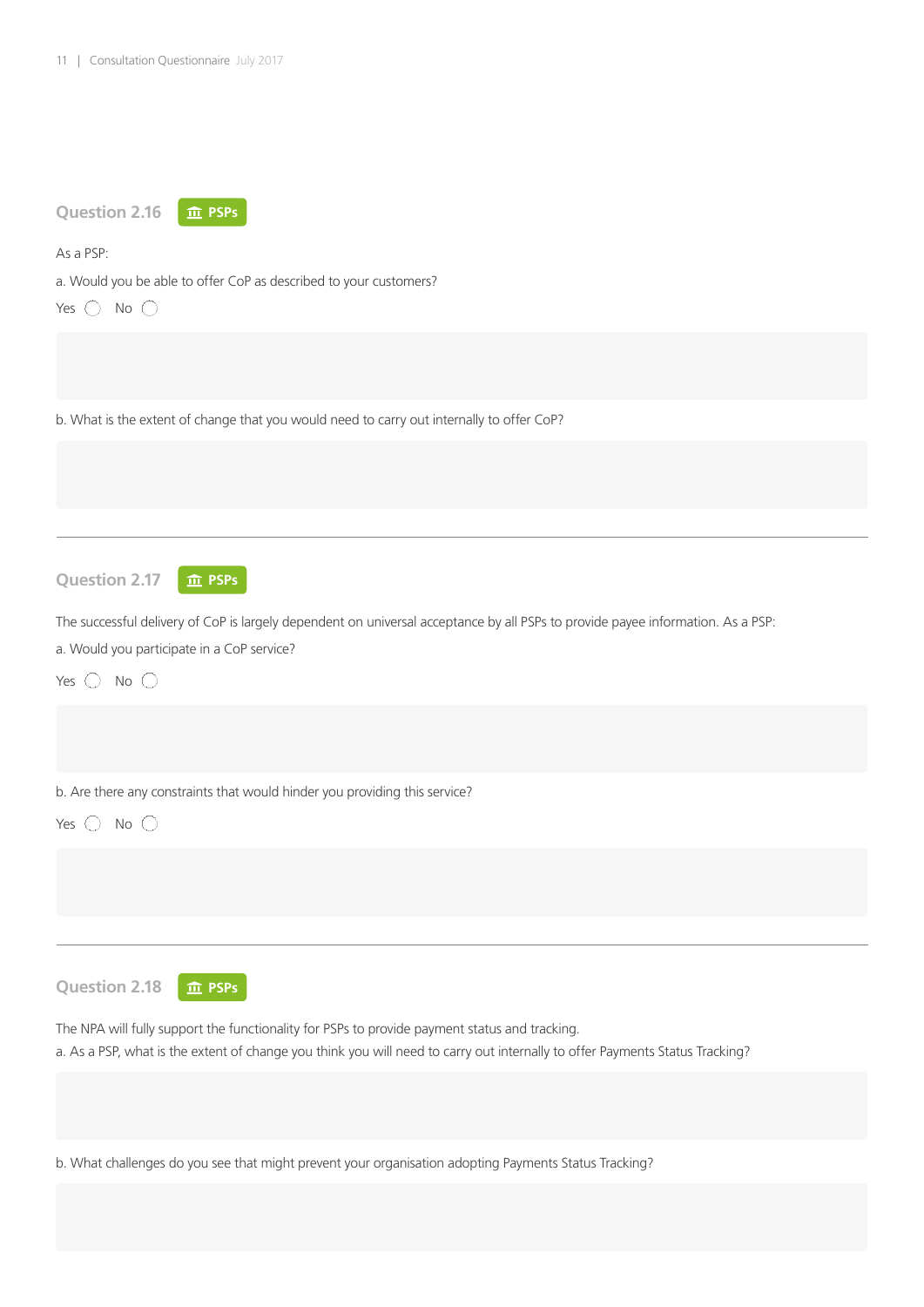| <b>ET SMEs</b><br><b>Question 2.19</b><br>$\sqrt{\frac{1}{n}}$ Consumers<br><b>A Corporates</b><br>$\phi$ Govt.<br>$\overline{m}$ PSPs |
|----------------------------------------------------------------------------------------------------------------------------------------|
| We have highlighted several considerations relevant to the delivery of Assurance Data. As an end-user of Assurance Data:               |
| a. Are there any risks that we have not addressed or highlighted that you would like to add?                                           |
| No $\bigcirc$<br>Yes $\bigcirc$                                                                                                        |
|                                                                                                                                        |
|                                                                                                                                        |
| b. Are there any unintended consequences that we should consider?                                                                      |
| No $\bigcirc$<br>Yes $\bigcirc$                                                                                                        |
|                                                                                                                                        |
|                                                                                                                                        |
|                                                                                                                                        |
|                                                                                                                                        |
|                                                                                                                                        |
| <b>TH</b> SMEs<br>Question 2.20<br>$\frac{1}{27}$ Consumers<br><b>A Corporates</b><br>$\oint$ Govt.<br><b>血 PSPs</b>                   |
| As a payer:                                                                                                                            |
| a. How would you use Enhanced Data?                                                                                                    |
|                                                                                                                                        |
|                                                                                                                                        |
| b. What Enhanced Data would you add to payments?                                                                                       |
|                                                                                                                                        |
|                                                                                                                                        |
|                                                                                                                                        |
|                                                                                                                                        |
|                                                                                                                                        |
| <b>TH</b> SMEs<br><b>Question 2.21</b><br>$\hat{\mathbf{g}}_{\parallel}$ Corporates<br>$\oint$ Govt.                                   |
| As a payee:                                                                                                                            |
| a. How would you use Enhanced Data?                                                                                                    |
|                                                                                                                                        |
|                                                                                                                                        |
| b. What Enhanced Data would you add to payments?                                                                                       |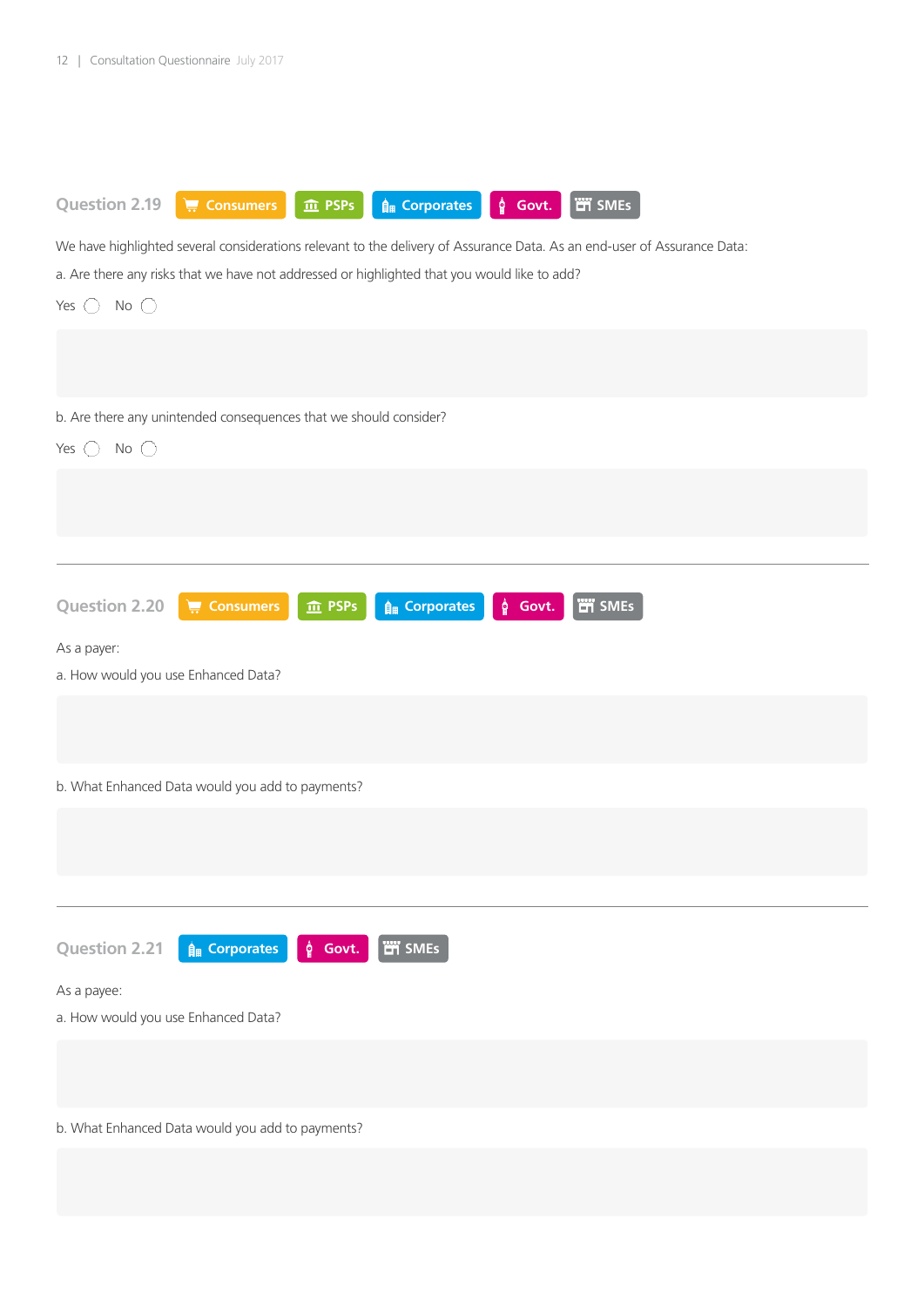

Does the Enhanced Data capability as described address the detriments identified in our Strategy?





We have highlighted several considerations relevant to the delivery of Enhanced Data. As an end-user of Enhanced Data:

a. Are there any risks that we have not addressed or highlighted that you would like to add?

Yes  $\bigcirc$  No  $\bigcirc$ 

b. Are there any unintended consequences that we should consider?

Yes  $\bigcirc$  No  $\bigcirc$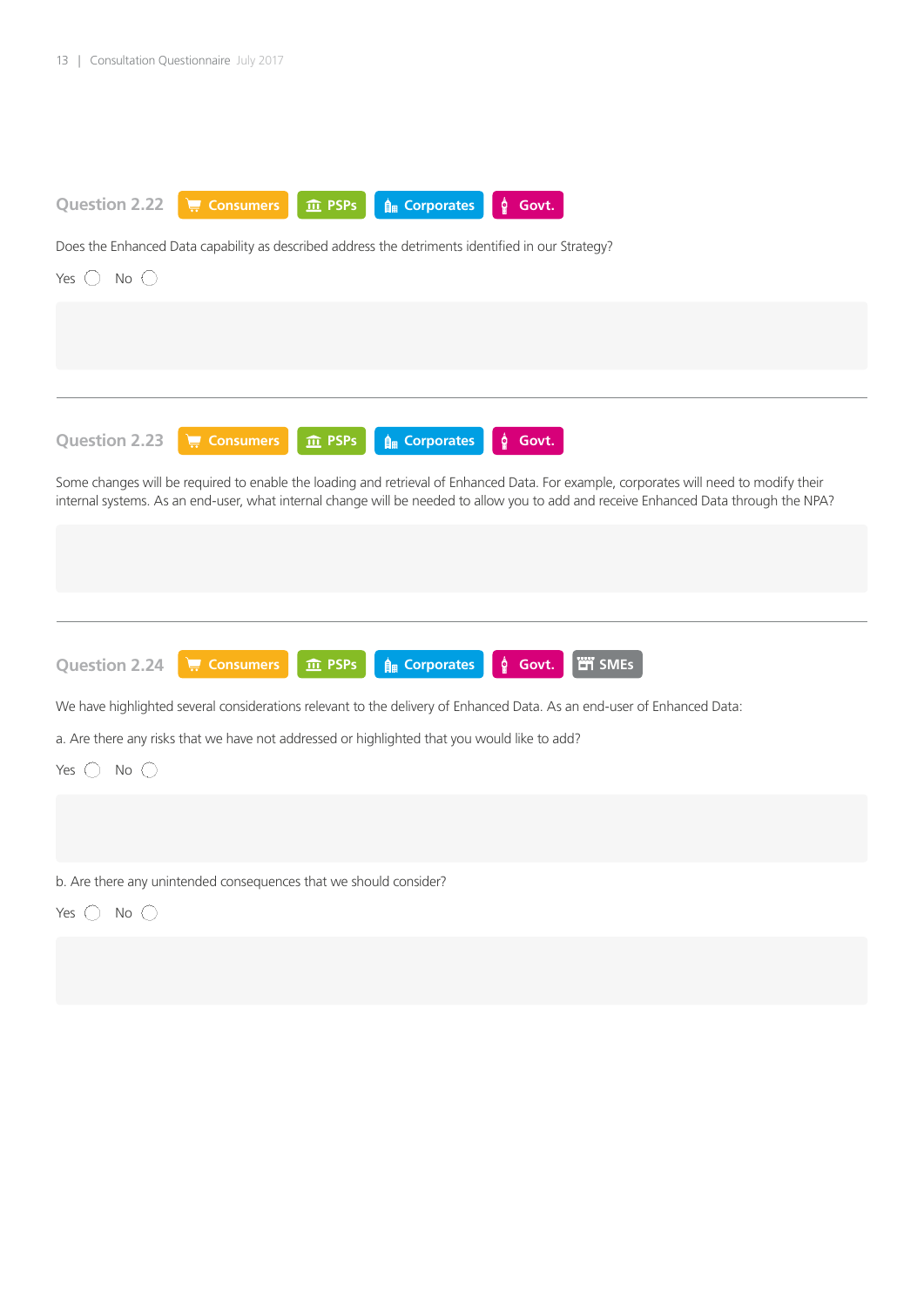

We recognise that additional work needs to be done in identifying safeguards including liability considerations associated with Enhanced Data. As an end-user of Enhanced Data:

a. What are some of the liability concerns that you may have?

b. Would you be interested in working with the Forum to define, at a high-level, the various liability considerations required for Enhanced Data?

Yes  $\bigcirc$  No  $\bigcirc$ 

Yes  $\bigcirc$  No  $\bigcirc$ 

If so, please contact us as soon as convenient through the Forum website so we can get you involved.

| <b>3.0 Implementation Plan</b>                                                                                                      |
|-------------------------------------------------------------------------------------------------------------------------------------|
| <b>T</b> SMEs<br>Vendors<br><b>A</b> Corporates<br>$\oint$ Govt.<br><b>Question 3.1</b><br>$\frac{1}{2}$ Consumers<br>血 PSPs        |
| Are there any additional principles you think we should add or significant amendments that should be made to those already stated?  |
| Yes (<br>No $\bigcirc$                                                                                                              |
|                                                                                                                                     |
|                                                                                                                                     |
|                                                                                                                                     |
|                                                                                                                                     |
| <b>Fill</b> SMEs<br><b>Question 3.2</b><br>Vendors<br>$\oint$ Govt.<br>$\frac{1}{2}$ Consumers<br>血 PSPs<br><b>Au Corporates</b>    |
| Are there any additional assumptions you think we should add or significant amendments that should be made to those already stated? |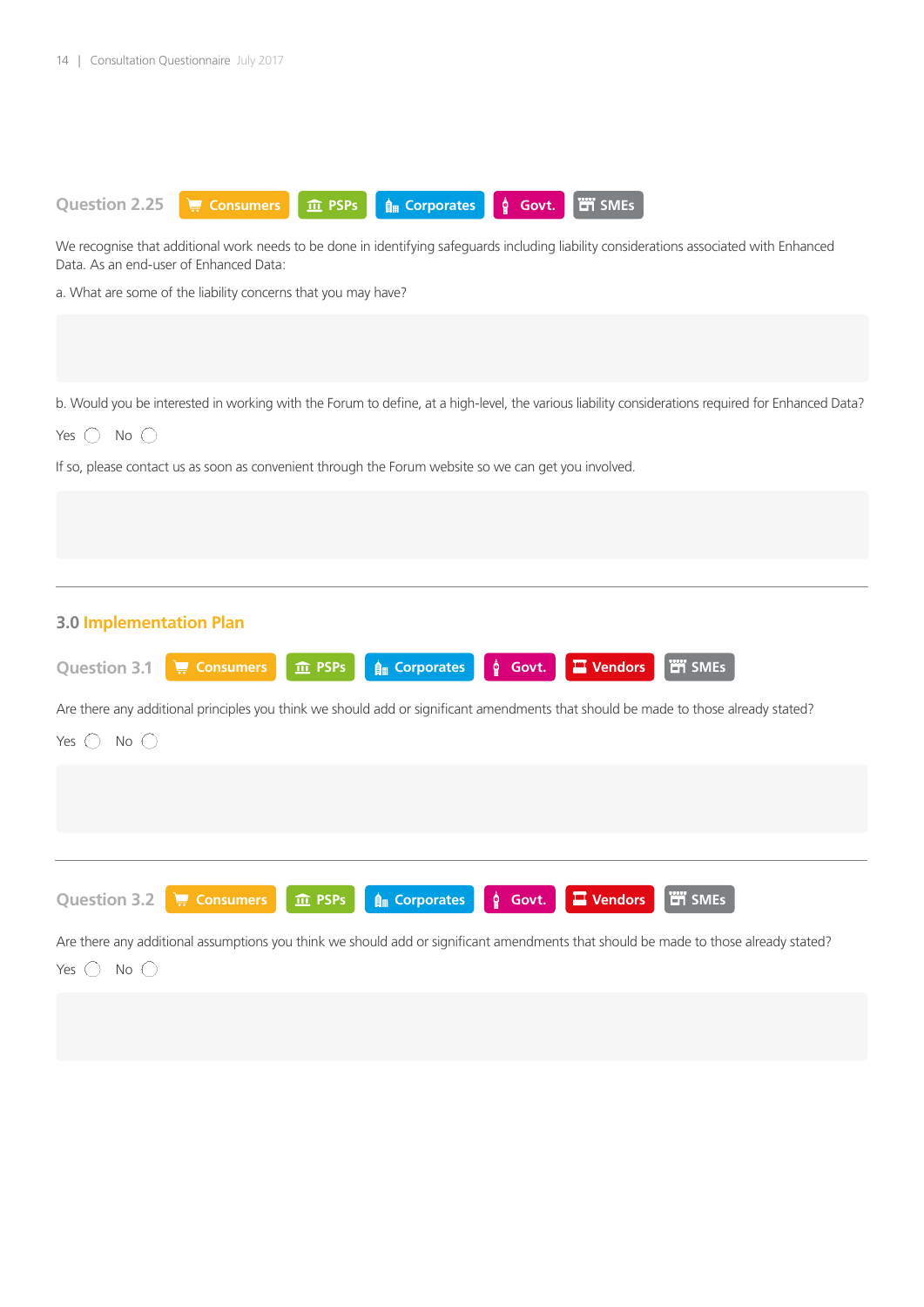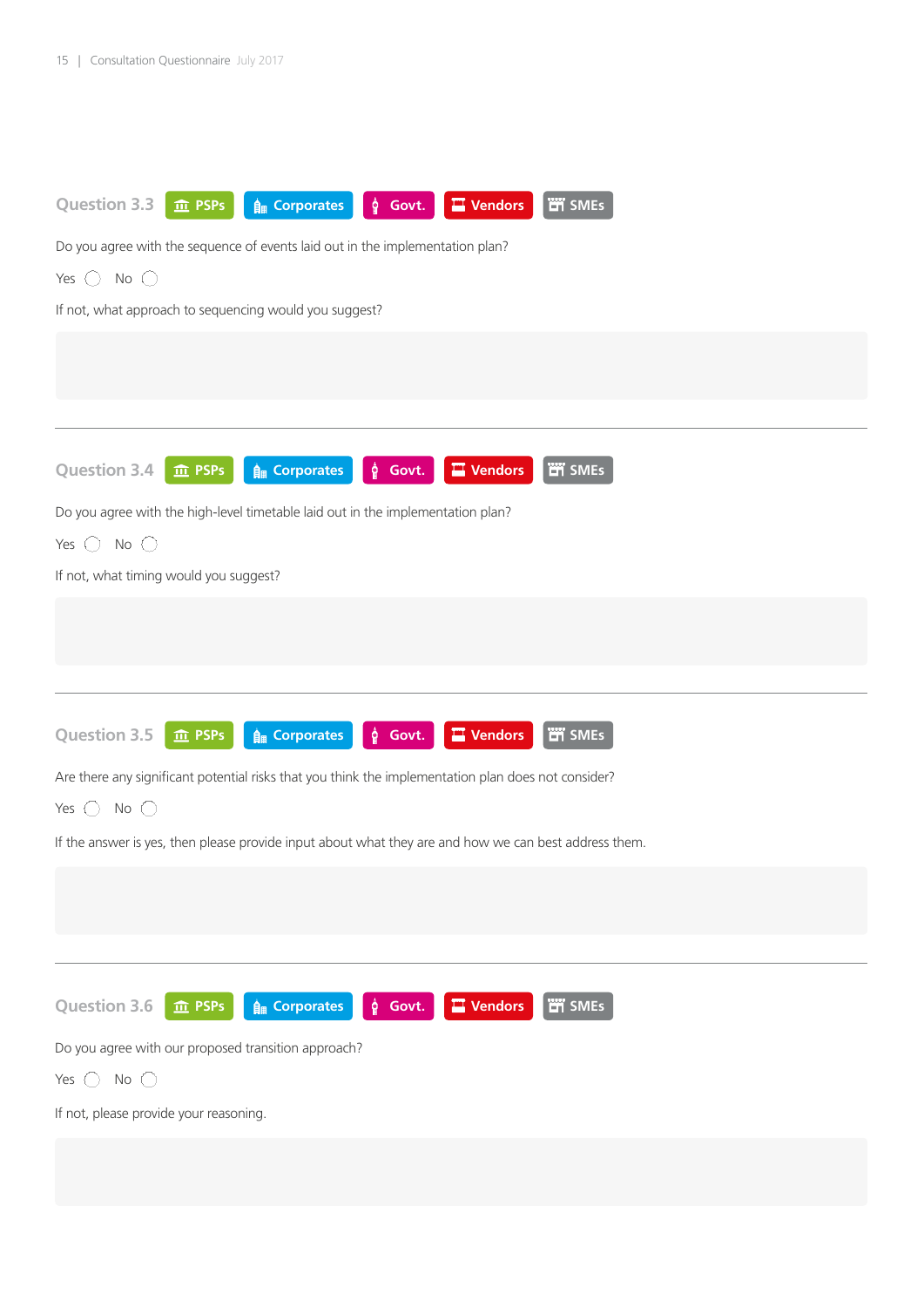# **4.0 Cost Benefit Analysis of the NPA**

| <b>ET</b> SMEs<br><b>Question 4.1</b><br>$\blacksquare$ Vendors<br><b>A</b> Corporates<br><u>Å</u> Investors<br>ĝ.<br><b>血 PSPs</b><br>Govt.        |
|-----------------------------------------------------------------------------------------------------------------------------------------------------|
| Are there any material quantifiable benefits that have not been included?                                                                           |
| No $\bigcirc$<br>Yes<br>$(\ )$                                                                                                                      |
| If so, please provide details.                                                                                                                      |
|                                                                                                                                                     |
|                                                                                                                                                     |
|                                                                                                                                                     |
| <b>im</b> SMEs<br><b>A</b> Corporates<br>$\blacksquare$ Vendors<br><u>A</u> Investors<br><b>Question 4.2</b><br>h<br><b>血 PSPs</b><br>Govt.         |
| Do you agree with the cost assumptions with regards to the NPA and each of the overlay services (Request to Pay, Enhanced Data,<br>Assurance Data)? |
| Yes $\bigcirc$<br>No $\bigcirc$                                                                                                                     |
| If not, please state your reasons and, if possible, suggest alternatives analysis.                                                                  |
|                                                                                                                                                     |
|                                                                                                                                                     |
|                                                                                                                                                     |
| <b>ET</b> SMEs<br><u>A</u> Investors<br><b>Question 4.3</b><br><b>A</b> Corporates<br><b>Wendors</b><br>ĝ.<br><b>血 PSPs</b><br>Govt.                |
| Do you agree with our description of the alternative minimum upgrade?                                                                               |
| No<br>(<br>Yes $( )$                                                                                                                                |
| If not, please explain your reasoning.                                                                                                              |
|                                                                                                                                                     |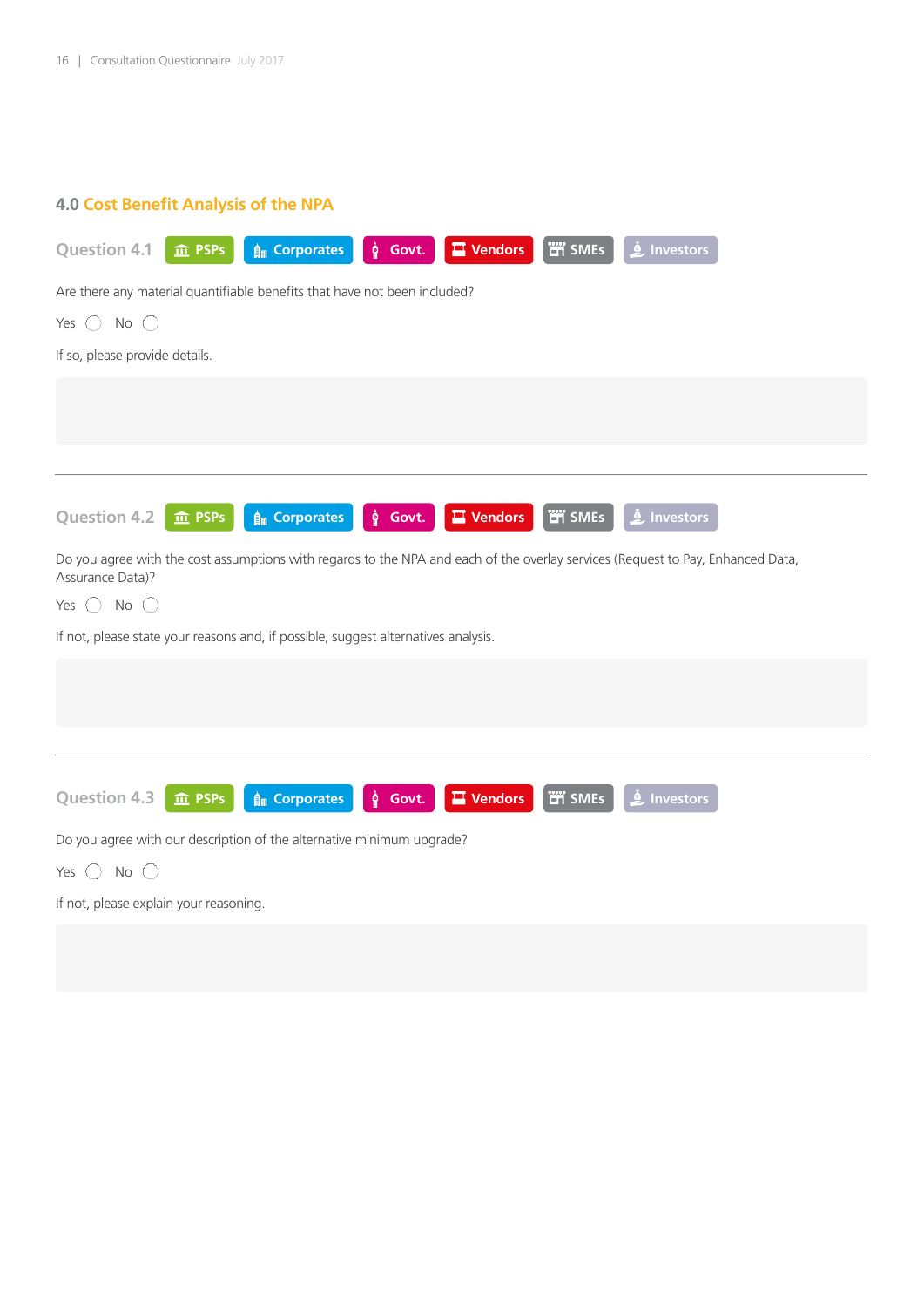# **5.0 NPA Commercial Approach and Economic Models**

| <b>Question 5.1</b> | <b>m</b> PSPs | $\Box$ Vendors |
|---------------------|---------------|----------------|
|---------------------|---------------|----------------|

Does our competition framework adequately capture the types of competition that may exist in payments?

| Yes $\bigcirc$ No $\bigcirc$                                                                                |
|-------------------------------------------------------------------------------------------------------------|
| Please explain.                                                                                             |
|                                                                                                             |
|                                                                                                             |
|                                                                                                             |
| <b>Question 5.2</b><br>$\blacksquare$ Vendors<br>$\hat{m}$ PSPs                                             |
| Do you agree with the NPA competition categories described? If not, please explain why.                     |
| Yes $\bigcirc$ No $\bigcirc$                                                                                |
|                                                                                                             |
|                                                                                                             |
|                                                                                                             |
| Question 5.3<br>$\blacksquare$ Vendors                                                                      |
| Does our framework capture the dynamic roles the NPSO may play in the market?                               |
| Yes $\bigcirc$<br>No $\bigcirc$                                                                             |
|                                                                                                             |
|                                                                                                             |
|                                                                                                             |
|                                                                                                             |
| <u>O</u> Investors<br><b>Question 5.4</b><br>$\blacksquare$ Vendors<br><b>血 PSPs</b>                        |
| Are there any other important criteria that we should use to assess the funding options we have identified? |
| No $\bigcirc$<br>Yes $\bigcirc$                                                                             |
|                                                                                                             |
|                                                                                                             |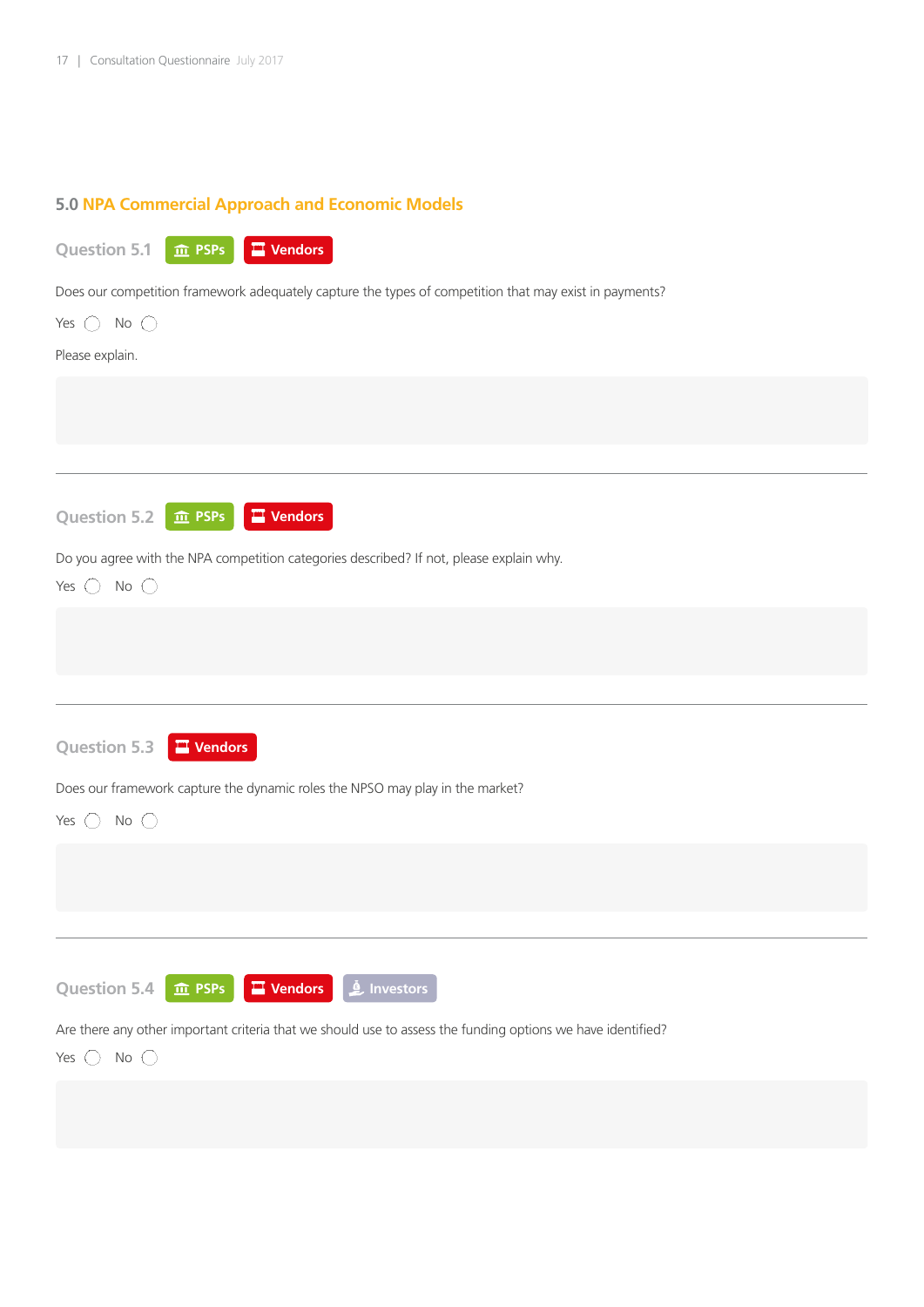| Question 5.5 <b>Algency</b> Investors                                                                                                                            |
|------------------------------------------------------------------------------------------------------------------------------------------------------------------|
| Do you agree with our NPA competition assessment? If not, please explain why.                                                                                    |
| Yes $\bigcirc$ No $\bigcirc$                                                                                                                                     |
|                                                                                                                                                                  |
|                                                                                                                                                                  |
|                                                                                                                                                                  |
| <b>Question 5.6</b><br>$\blacksquare$ Vendors<br><u>L</u> Investors                                                                                              |
| <b>血 PSPs</b>                                                                                                                                                    |
| Do you agree with our assessment of End-User Needs Solutions? If not, please explain why.                                                                        |
| No $\bigcirc$<br>Yes $\bigcirc$                                                                                                                                  |
|                                                                                                                                                                  |
|                                                                                                                                                                  |
|                                                                                                                                                                  |
|                                                                                                                                                                  |
| $\blacksquare$ Vendors<br><u>I</u> Investors<br><b>Question 5.7</b><br><b>血 PSPs</b>                                                                             |
| Do you agree with our list of funding stakeholders? If not, please explain why.                                                                                  |
| No $\bigcirc$<br>Yes $\bigcirc$                                                                                                                                  |
|                                                                                                                                                                  |
|                                                                                                                                                                  |
|                                                                                                                                                                  |
|                                                                                                                                                                  |
| <b>Question 5.8</b><br><b>A Corporates</b><br><b>Wendors</b><br><b>血 PSPs</b>                                                                                    |
| Are there other significant sources of funding or types of funding instruments the NSPO could secure that have not been described?<br>If not please explain why. |

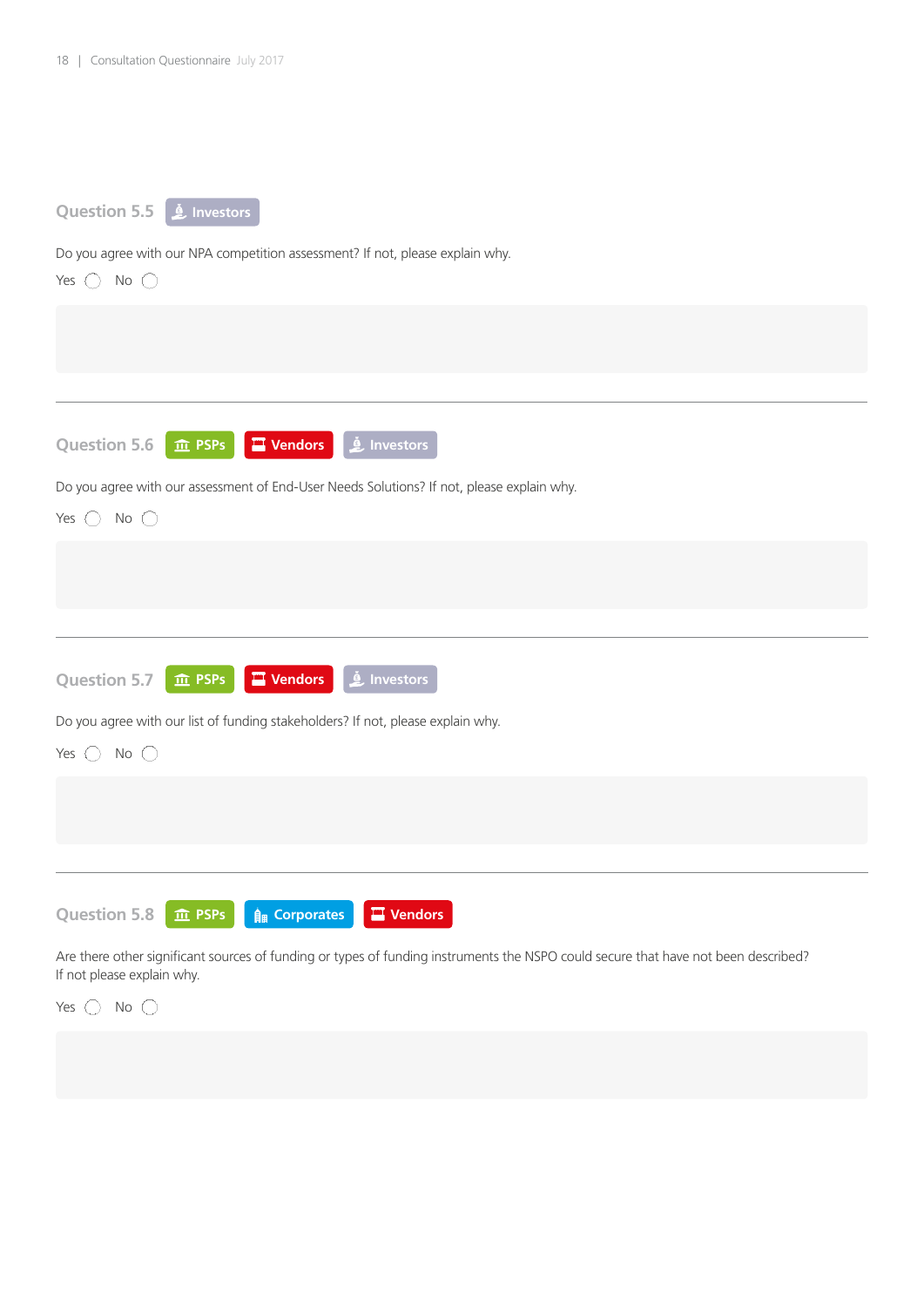## **6.0 Improving Trust in Payments**



Do you agree with the outlined participant categories identified for the Payments Transaction Data Sharing and Data Analytics strategic solution?

| Yes $($<br>$No$ ( )                                                                                                                                                                                                                                                                                                                                                         |
|-----------------------------------------------------------------------------------------------------------------------------------------------------------------------------------------------------------------------------------------------------------------------------------------------------------------------------------------------------------------------------|
| Are there other categories that should be considered for inclusion?                                                                                                                                                                                                                                                                                                         |
| No $\bigcirc$<br>Yes $( )$                                                                                                                                                                                                                                                                                                                                                  |
| Please explain your response.                                                                                                                                                                                                                                                                                                                                               |
|                                                                                                                                                                                                                                                                                                                                                                             |
|                                                                                                                                                                                                                                                                                                                                                                             |
|                                                                                                                                                                                                                                                                                                                                                                             |
|                                                                                                                                                                                                                                                                                                                                                                             |
| <b>Question 6.2</b><br><b>A</b> Corporates<br>$\blacksquare$ Vendors<br><b>血 PSPs</b>                                                                                                                                                                                                                                                                                       |
| What is your opinion on the role non-payments industry participants should have as part of the Payments Transaction Data Sharing and Data<br>Analytics strategic solution? (This could include Government, Law Enforcement, or others). If appropriate, please outline usage of the system,<br>provision of data to the system, and legal considerations for participation. |
|                                                                                                                                                                                                                                                                                                                                                                             |
|                                                                                                                                                                                                                                                                                                                                                                             |
|                                                                                                                                                                                                                                                                                                                                                                             |
| $\blacksquare$ Vendors<br><b>A</b> Corporates<br><b>血 PSPs</b><br><b>Question 6.3</b>                                                                                                                                                                                                                                                                                       |

Do you agree with the potential use cases outlined for the Payments Transaction Data Sharing and Data Analytics strategic solution?

Yes  $\bigcirc$  No  $\bigcirc$ 

If not, please provide your reasoning. Please indicate if there are other potential uses for the system that should be considered.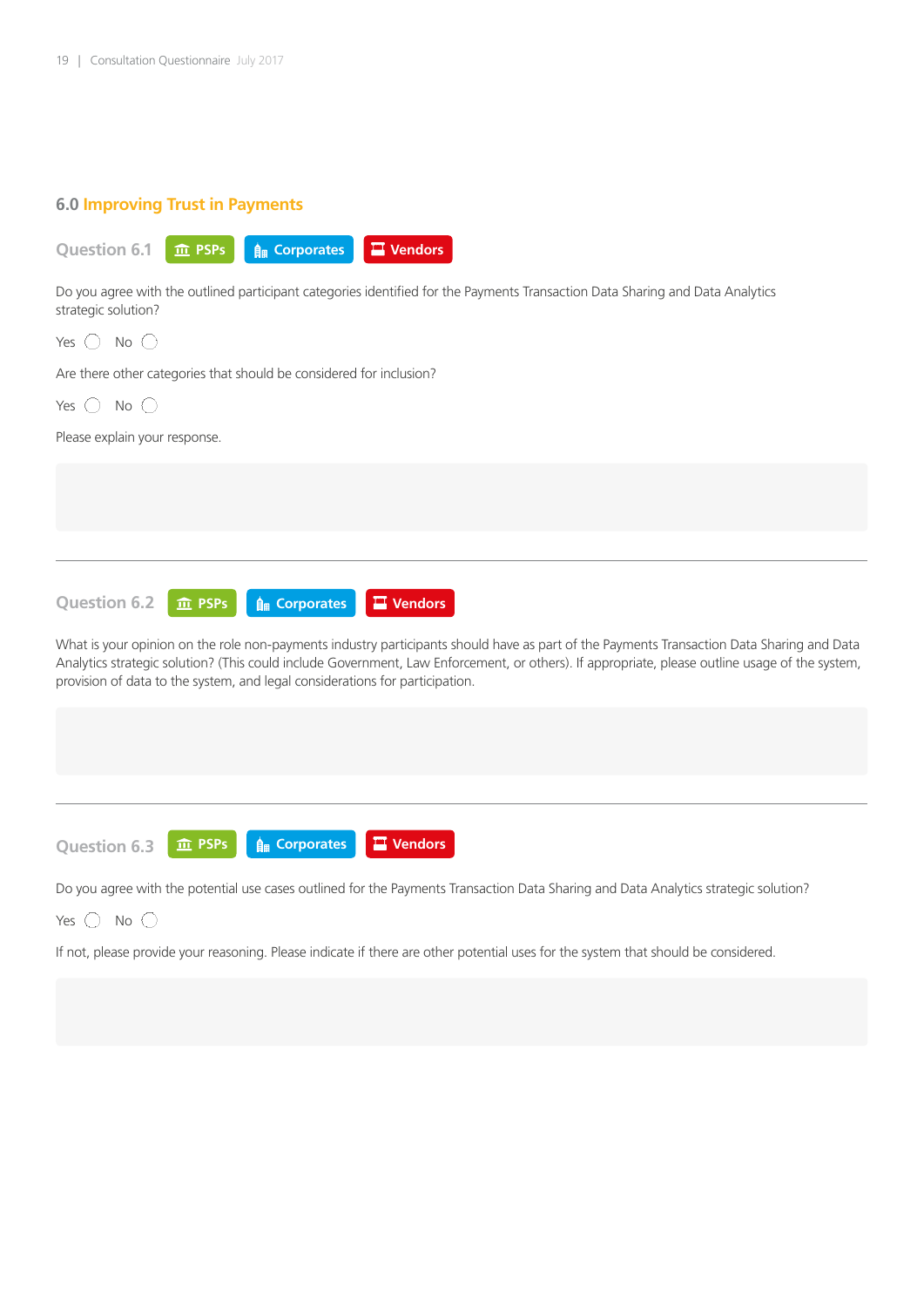

Do you agree with key principles we have outlined for the implementation of the Payments Transaction Data Sharing and Data Analytics strategic solution?

**Question 6.5 10** PSPs  $\theta$  **Corporates**  $\theta$  **PT** SMEs **C** Vendors

Other than those already listed, what stakeholders should be consulted and engaged during the design and implementation of the Payments Transaction Data Sharing and Data Analytics Strategic Solution?



Do you agree with the high-level timeline for the Payments Transaction Data Sharing and Data Analytics strategic solution?

Yes  $\bigcirc$  No  $\bigcirc$ 

If not, what timing would you suggest and why?



Do you agree with the establishment of the recommended framework for the sharing and exchanging of a core set of SME customer data overseen by a governance body?

Yes  $\bigcap$  No  $\bigcap$ 

If not, please explain your reasoning.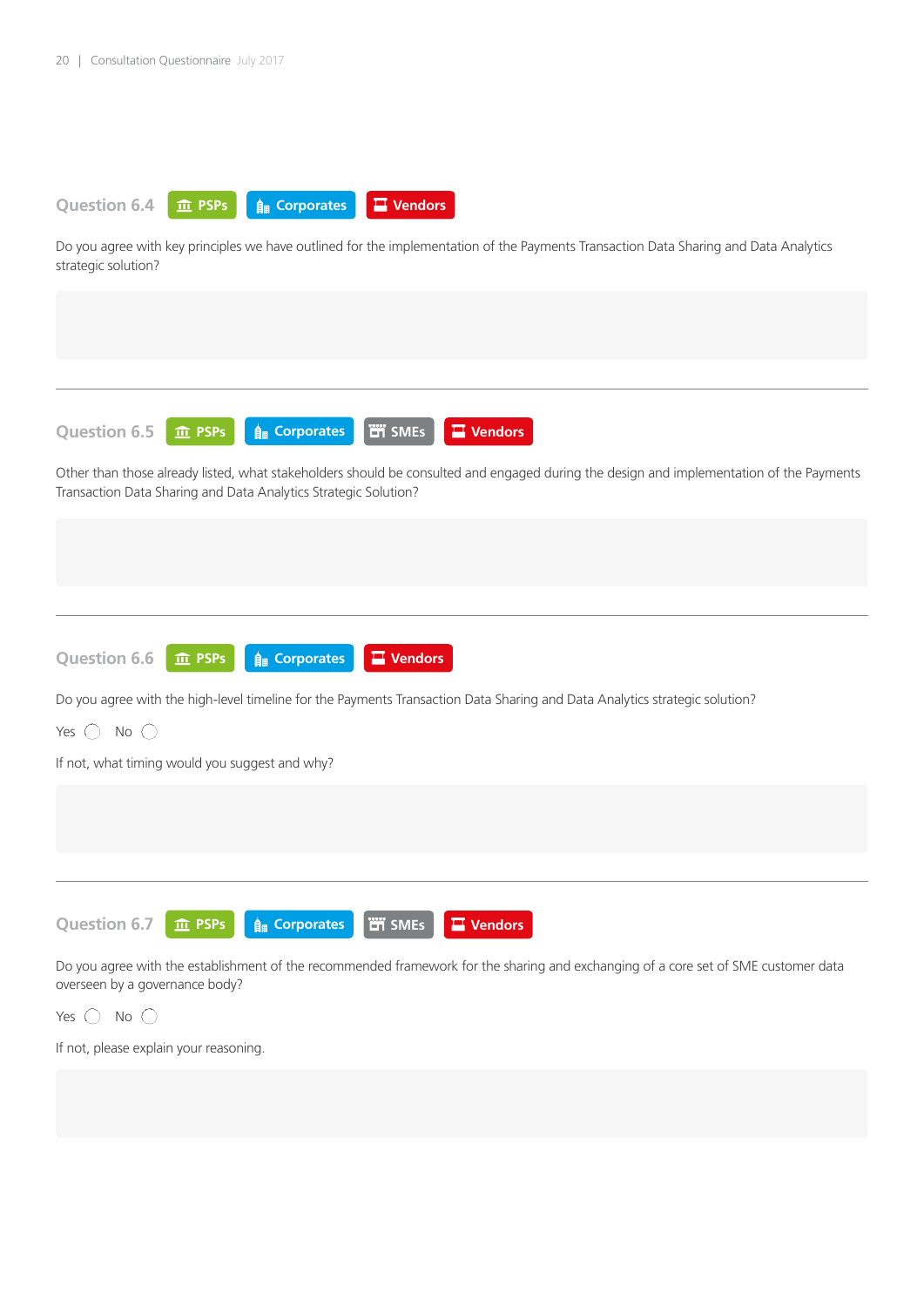

We are keen to get your input on the benefits provided by the framework.

a. Do you agree that the focus on sharing a core set of SME customer data is beneficial for the KYC processes in your organisation?

Yes  $\bigcirc$  No  $\bigcirc$ 

If not, please explain your reasoning.

b. Which other business activities could be supported by / benefit from the described sharing and exchanging a core set of SME customer data?



Do you agree that the topics covered by the standards will provide sufficient guidance in order to implement the data sharing framework without being too prescriptive?

### Yes  $\bigcap$  No  $\bigcap$

Are there additional topics you believe should be included?

**Question 6.10**

**ft PSPs** | A Corporates | 凹 SMEs | 口 Vendors

To engender trust in the sharing and exchanging of a core set of SME customer data, are there other responsibilities you would expect the governance body to have oversight over?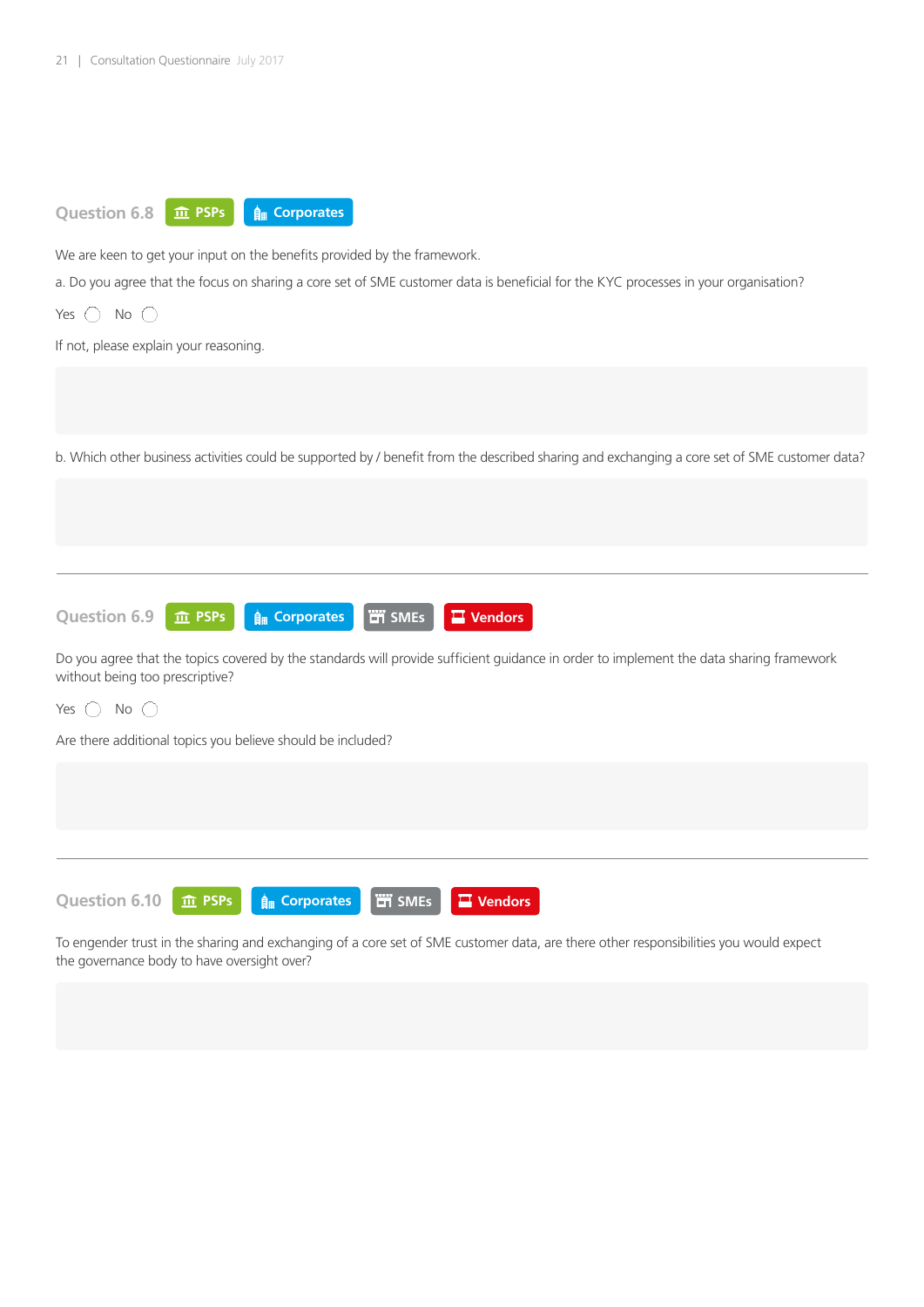